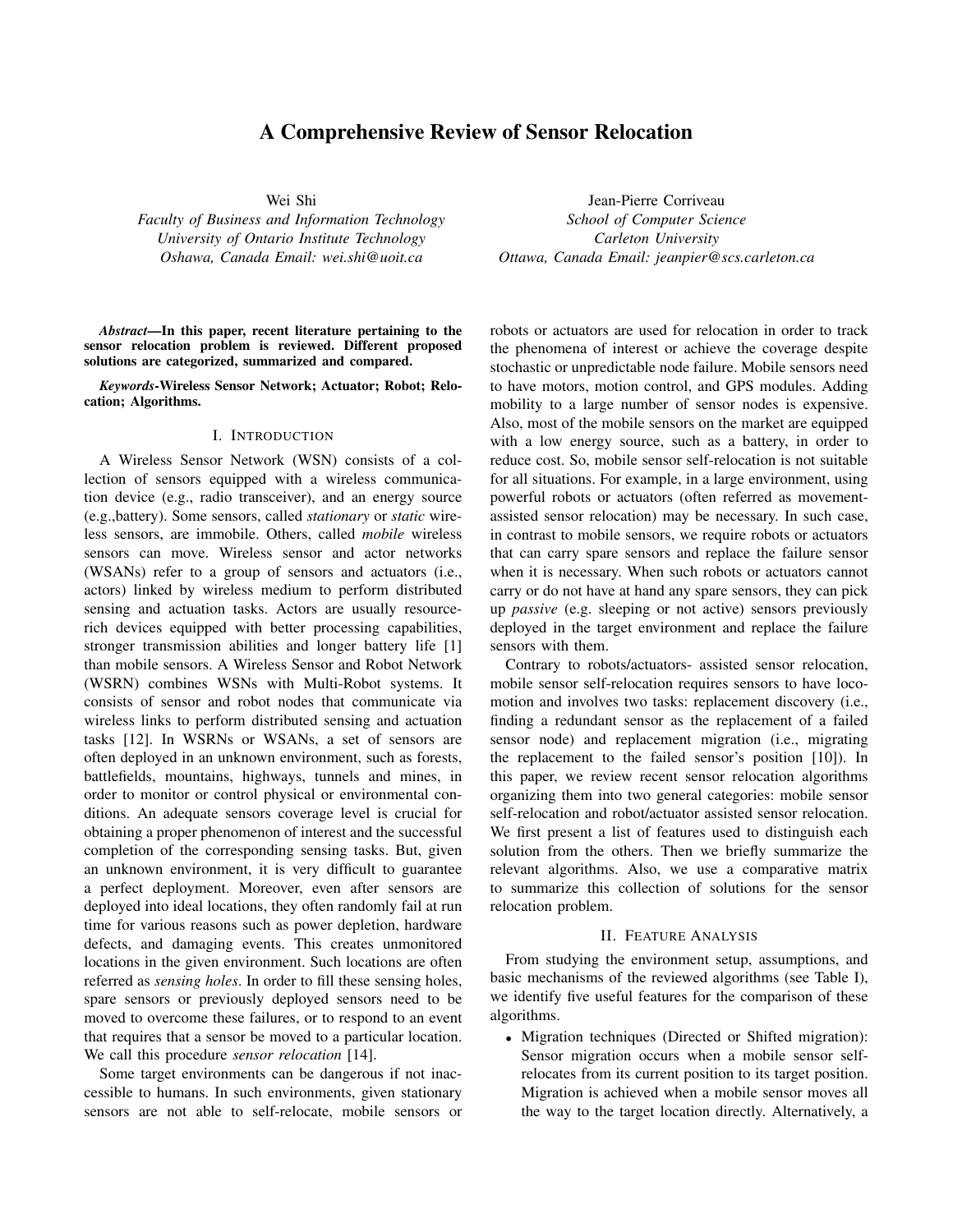mobile sensor can achieve sensor replacement by building a multi-hop migration path [10] from its current position to the target location (the position of a failure sensor). Using this *shifting* migration method, energy consumption is distributed across multiple sensor nodes thus prolonging network lifetime. To further optimize the overall energy consumption and response time, a replacement node should always be a redundant sensor geographically closest to the failed sensor node. Regardless of the actual details of a migration technique, a shorter path of migration is always desired.

- Use of proxy: In order to reduce message overhead, several algorithms choose to use proxies to advertise information for sensor nodes. Algorithms in [7], [13] use the closest static node to a sensing hole as a proxy for the latter; whereas [4], [8] uses the closest node to a redundant mobile sensor as proxy.
- Geographic arrangement/Area Partition Methods:
	- 1) Voronoi diagram based: [11], [13];
	- 2) Grid-based: the network field is partitioned into a  $2 - D$  grid;
	- 3) Zone-based: a variant of the quorum-based location service [7];
	- 4) Mesh-based: in a grid sensor network, A-nodes are placed exactly at the intersection points of a grid structure. Any A-node can find out its own role in the grid structure just by counting its number of A-node neighbors. If one considers only the rows and columns of the proxy nodes in the network, these intersect each other and form a mesh structure [8];
	- 5) Hierarchical Hamilton Cycle: the whole network is partitioned into grids. Each 4 neighboring grids form a Hamilton cycle [1] (i.e., a level-1 cycle in the hierarchical structure). One of them will be selected as the eye (i.e., monitor) to collect all the coverage and connectivity information along such a cycle. And then, each 4 selected eyes form a higher level (i.e., level-2) Hamilton cycle. This process will continue until all the grids are connected in a level- $k$  Hamilton cycle [6].
	- 6) Equilateral Triangle Tessellation: an equilateral triangle tessellation (TT) is a planar graph composed of congruent equilateral triangles. Given an orientation, say north, and edge length  $l_e$ , each sensor is able to locally compute a unique TT containing a point  $P$  as vertex [9].
- Algorithm Structure (Centralized vs. Distributed): Distributed (or Localized) algorithms are typically executed concurrently by different sensors and robots/actuators, each of which having limited information about the status of the rest of the environment. A centralized algorithm often requires a central server that

receives and analyzes the data, identifies the sensing hole, plans the migration path and assigns a replacement task to the particular mobile sensor(s), robot(s) or actuator(s).

Sensor mobility (Robot/actuator assisted vs. mobile sensor self-relocation): [3]–[5], [11] use robot/actuator assisted sensor relocation. But [3], [4] use mobile robots reusing local static sensors whereas in [11] robots are required to always carry enough spare sensors and repair sensing holes only with these sensors. Thus, strictly speaking, [11] does not address sensor relocation per se. Other algorithms reviewed in this survey are mobile sensor self-relocation algorithms.

|                | Migration     | Use of                    | Area      | Net.     | Sensor   |
|----------------|---------------|---------------------------|-----------|----------|----------|
|                | Technique     | Proxy                     | Partition | Arch.    | Mobility |
| $\overline{3}$ | Direct        | $\overline{No}$           | Complete  | Central. | Robot    |
|                |               |                           | Graph     |          |          |
| $[4]$ -R3S2    | <b>Direct</b> | <b>Yes</b>                | Plane     | Distr.   | Robot    |
| $[4]$ -B-R3S2  | <b>Direct</b> | Yes                       | Grid      | Distr.   | Robot    |
| $[5]$          | Direct        | N <sub>0</sub>            | Plane     | Distr.   | Actuator |
| [6]            | Direct        | $\overline{\mathrm{Yes}}$ | Hier.     | Distr.   | Mobile   |
|                |               |                           | Ham.      |          | Sensor   |
|                |               |                           | Cyc.      |          |          |
| $[7]$          | Shifted       | <b>Yes</b>                | Zone      | Distr.   | Mobile   |
|                |               |                           |           |          | Sensor   |
| [8]            | Shifted       | <b>Yes</b>                | Mesh      | Central. | Mobile   |
|                |               |                           |           |          | Sensor   |
| [9]            | Shifted       | N <sub>o</sub>            | T.T.      | Distr.   | Mobile   |
|                |               |                           |           |          | Sensor   |
| $[11]$         | Direct        | $\overline{No}$           | Plane     | Central. | Robot    |
| -Centralized   |               |                           |           |          |          |
| [11]           | Direct        | N <sub>o</sub>            | Square or | Distr.   | Robot    |
| -Fixed         |               |                           | Hexagons  |          |          |
| $[11]$         | Direct        | $\overline{No}$           | Voronoi   | Distr.   | Robot    |
| -Dynamic       |               |                           | Diagram   |          |          |
| $[13]$         | <b>Direct</b> | <b>Yes</b>                | Voronoi   | Distr.   | Mobile   |
|                |               |                           | Diagram   |          | Sensor   |
| $[14]$         | Shifted       | <b>Yes</b>                | Grid      | Central. | Mobile   |
|                |               |                           |           |          | Sensor   |

Table I CATEGORIZATION OF REVIEWED PAPERS

## III. MOBILE SENSOR SELF-RELOCATION

[13] presents a proxy-based sensor deployment protocol that uses a mix of static and mobile sensors. This protocol also solves the sensor relocation problem. Static sensors create a Voronoi diagram [2] and detect the sensing holes. Each mobile sensor selects the closest static sensor as its proxy in order to reduce message overhead. Mobile sensors communicate by exchanging messages with their proxies. A proxy advertises the logical location, physical location and *base price* (i.e., current sensing hole coverage) of its mobile sensor to the network so that all the static sensors can bid to cover the sensing holes. Then the proxy sensors choose the highest bid and send a message to the winning bidder. This bidder becomes a new proxy. All new proxies update the base price of their mobile sensors. Then, proxies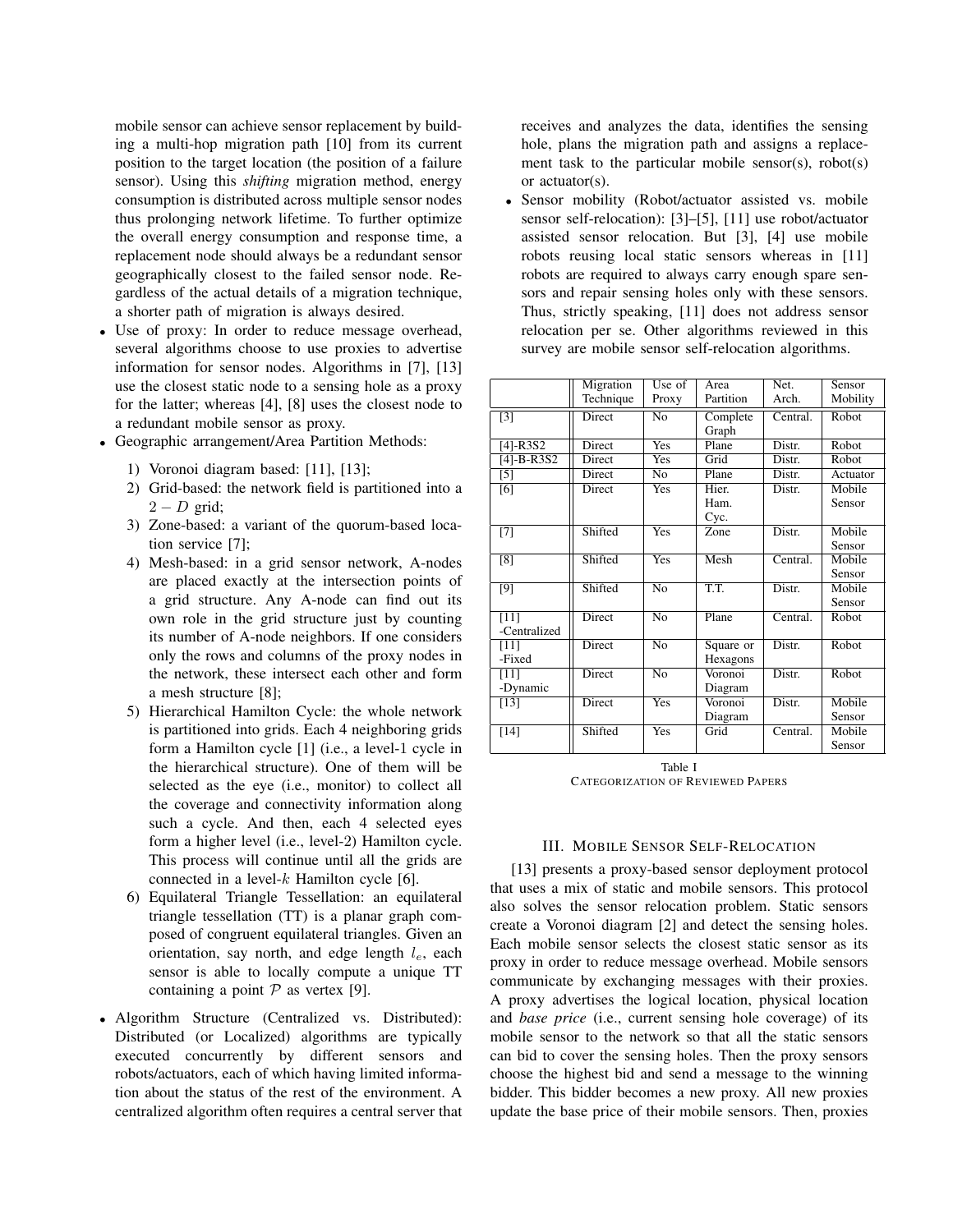need to check whether hole-exchange is needed. If so, they choose the mobile sensor suitable for exchange and send out an exchange request to the proxy of that mobile sensor. To reduce energy consumption, mobile sensors first move logically and when they find their target location, they move directly toward it to avoid extra or zigzag movement. Once a mobile sensor arrives at a sensing hole, it advertises its base price again and tries to relocate to cover a bigger hole.

[14] proposes a Grid-Quorum based mobile sensor selfrelocation protocol that assumes the sensor field is known. That is, the field is divided into equal grids. Each grid has a *head*, which is responsible for collecting information for all the sensors in this grid. A head also determines if there exists redundant sensors and/or sensing holes in its grid. It broadcasts a message containing this information to all other grid heads. To reduce message complexity the grid heads send these messages to a grid quorum rather than to the whole network. The grid heads in a row form a *supply* quorum and the grid heads in a column form a *demand* quorum. When any grid needs more sensors for hole covering, its grid head searches along its demand quorum to discover the closest redundant node. After finding the latter the relocation phase proper starts. Relocation is based on a cascading movement, that is, the sensors relocate in a shifting manner. The difficulty with this phase is to find the best cascading schedules that minimize the overall energy consumption and maximize the remaining energy for each sensor.

[7] presents a distributed algorithm, called ZONER, to solve the mobile sensor relocation problem. This algorithm assumes global coordinates as well as a unique ID for each sensor. In each bounded horizontal request zone, every redundant node registers itself with all the non-redundant nodes inside a vertical registration zone across the entire network. A non-redundant node maintains a one-hop neighborhood map by listening to a periodical HELLO message from the redundant nodes in its residing zone. When a node fails, its specified neighbors query all the non-redundant nodes inside each zone for redundant nodes. Because the request zone intersects with a number of registration zones, the non-redundant nodes in the intersection areas can also provide the requester with redundant node information. Once a satisfactory and available redundant node is identified, it will be relocated in a shifting way to replace the failed node with no change in network topology. In summary, [7] and [14] are both Quorum-based mobile sensor self-relocation protocols. But, ZONER does not require knowledge of the sensor field and thus is applicable to unknown environments.

In [8], a mesh-based mobile sensor relocation protocol (MSRP) is proposed. The sensor nodes are already deployed in an area. Active nodes (A-nodes) construct the network, whereas redundant nodes (R-nodes) are merely scattered in this area. An R-node chooses the closest A-node as its proxy (by sending it a delegation request). Each R-node keeps monitoring the aliveness of its proxy. As soon as an R-node notices its proxy fails, it moves to replace it. The proxies keep the location information of their closest redundant nodes. Proxies construct an information mesh (imesh) and inform all the other A-nodes of their position. Whenever an A-node fails, its westmost, eastmost, northmost and southmost neighbors act as servers, sending a query in each of these four directions and waiting for replies. After receiving replies, the closest proxy node, called the *replacement discoverer*, is selected as a replacement proxy by the server. After finding this proxy, the replacement phase proper starts by constructing a relocation path based on a routing protocol. All the mobile sensors on this path carry out the replacement using shifting. That is, the replacement discoverer moves to the location of the failed node and each intermediate nodes moves to the position of its preceding node on the path. Ultimately, the last proxy node on the path informs the closest redundant node of its movement and moves. Then the redundant node fills its position.

In [6] a hierarchical Hamilton cycle based algorithm is presented to solve the mobile sensor relocation problem. In this algorithm, the target field is partitioned evenly into  $r \times r$  grids. In each grid, a head is elected and all the other nodes in this grid are called *spare enabled* nodes. All the nodes have the same sensing range and communication range  $R$ . It is also assumed that both network connectivity and full coverage are preserved as long as there exists one node in each grid. This enables each head of a grid to monitor the status of the neighboring heads. Every four neighboring grids form a level-1 Hamilton cycle and one of them is elected as the eye of the Hamilton cycle. The head of the eyes collects the information of redundant sensors and empty grids in these 4 grids. The eyes of four neighboring level-1 Hamilton cycle form a level-2 directed Hamilton cycle and share information. This Hamilton cycle formation is performed recursively until a level-k cycle covering the entire sensor field is built on four level-  $(k-1)$ eyes. Whenever a grid head detects an empty grid in its neighboring grid, it starts an intra-level repair process to fix it. In this phase, if there is a redundant sensor in this grid, the grid head sends it to the empty grid, otherwise it moves itself to fill the neighboring grid. Before a grid head moves to fill the empty grid, it sends a notification message to its preceding neighbor head in its residing leveli Hamilton cycle. This process continues until a redundant sensor is found in these four neighboring grids in level- $i$ Hamilton cycle. Otherwise the inter-level repair process will be started. In this phase, the head of the eyes searches the redundant sensor in the upper levels and it continues until a redundant sensor is detected in one of the upper levels.

The two algorithms presented in [9] first construct a network by sensor self-deployment. An equilateral triangle tessellation (TT) layout is required for mobile sensors selfdeployment in a 2D free field. This new form of sensor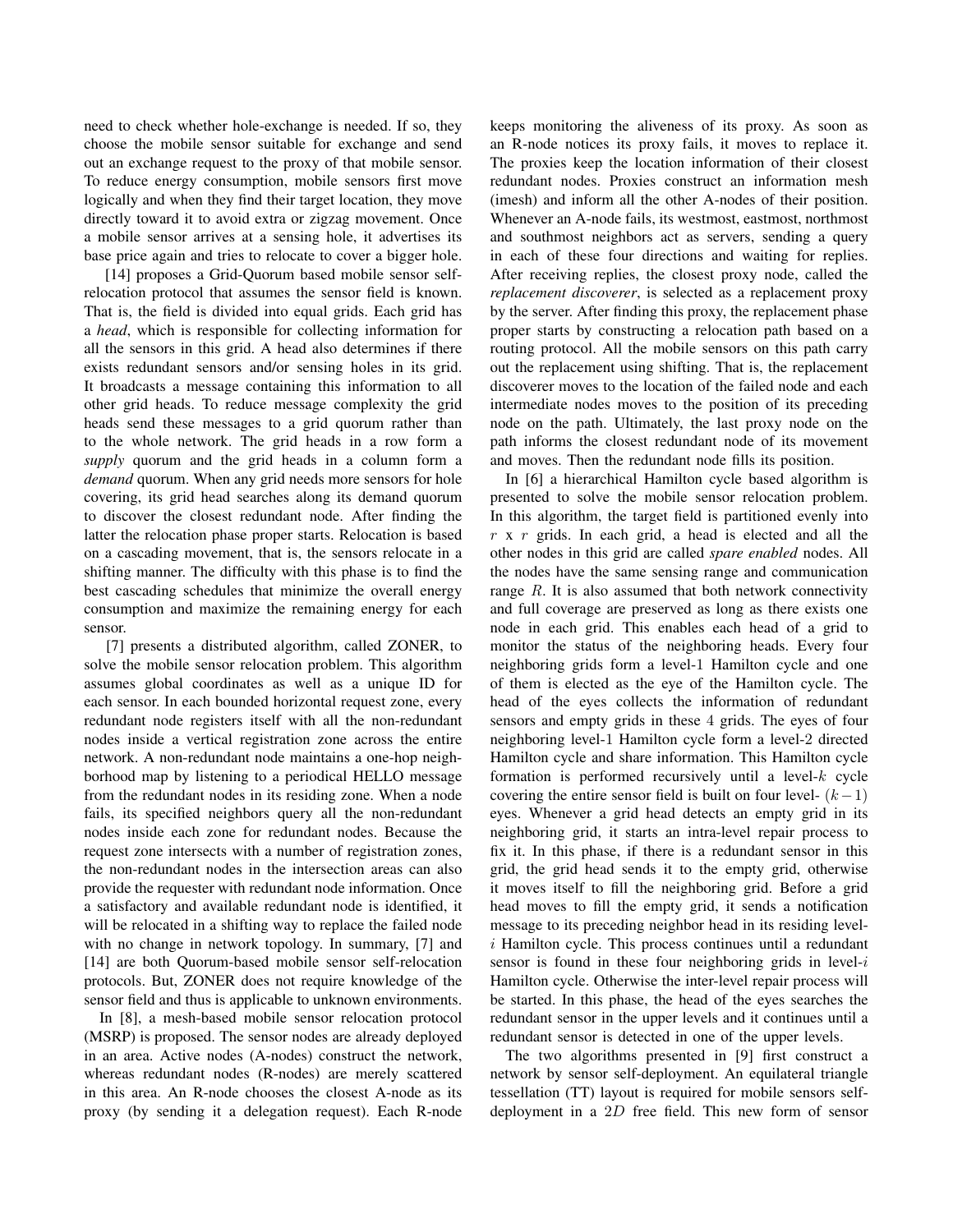self-deployment achieves focused coverage around a Point of Interest (POI). In both algorithms presented in that paper, once the network is formed, namely, when sensors are compactly placed or collide, they may move away from the POI. In order to maintain a connected network of TT layout with hole-free coverage, the extra sensors will relocate in a shifted way to fill any emerging sensing holes. The relocation path is a path linking the failed sensor and a sensor on the outer boundary of the network. This shifted relocation is implemented using proposed greedy advance rules (driving sensors to move inward toward the POI). Because one sensor on the outer boundary moves inside, the other sensors along the boundary may have to rotate a full cycle around the POI according to the rotation rules. The proposed GRG algorithm guarantees optimal hexagonal coverage radius, and near optimal circular coverage radius √ under the following three assumptions: (a)  $r_c \geq \sqrt{3}r_s$ ; (b) sensors know their own spatial coordinates by GPS devices or any effective localization algorithm; (c) through lower-layer protocols (with possible minor modifications), sensors have the information about their 1-hop neighbors, i.e., location, moving status, and movement destination (if moving).

#### IV. ROBOT/ACTUATOR ASSISTED SENSOR RELOCATION

Mobile sensors used to perform sensor replacement assume global coordinates and location-awareness. This is not cost-effective. In robot and actuator assisted sensor relocation algorithms, the number of robots or actuators is much smaller than the number of sensors. Thus, the cost is expected to be lower than requiring most of sensors to have mobility. Furthermore, in this case, since sensors do not move, the routing algorithm can also be more efficient in delivering sensing data than with mobile sensors. However, except for the very recent papers by Falcon et al. [3] and Fletcher et all [4], how to relocate sensor nodes using robots or actuators remains largely unexplored.

The authors of [11] propose using only a few robots to assist in sensing hole repair/maintain coverage. All robots are mobile and can pick, carry, and unload sensor nodes. When a node fails, a selected robot moves to the location of the failed node and replaces it with a spare sensor it carries. Thus robots do not repair sensing holes using redundant sensors already deployed in the environment. This paper presents three different robot coordination algorithms: a centralized manager algorithm, a fixed distributed manager algorithm, and a dynamic distributed manager algorithm. In all three algorithms, a *manager* is a robot that receives failure reports and determines which robot is to handle a specific failure. In contrast, a *maintainer* is a robot that moves and replaces failed nodes [11]. The centralized algorithm has a central manager: a single robot that a) stays at the center of the sensing area, b) receives failure reports from sensors and c) forwards these reports to all the other robots (the maintainers). This algorithm is efficient in reducing the distance to travel and thus the motion energy of robots because the manager always selects the robot closest to a failure. But, as with all centralized algorithms, the central manager can become a bottleneck, which may considerably hinder overall performance. In the two distributed algorithms of [11], the management responsibility is distributed over the robots, and each robot functions as both a manager and a maintainer. In the fixed algorithm, the sensor area is equally divided into fixed subareas, each of which is handled by a robot independently. Two types of area partition methods are considered: squares or hexagons. The fixed algorithm does avoid the single manager bottleneck problem. However, the controlled flooding messages and possible longer traveling distance (due to each robot having only local knowledge) introduce factors that hinder performance. In the dynamic algorithm, the sensor area is dynamically divided in to Voronoi graphs based on the robots' current locations. The authors compare the three algorithms with respect to motion overhead and messaging overhead. They observe that in the dynamic algorithm, since a sensor node reports a failure to the closest robot, the robot achieves similar traveling distance as in the centralized algorithm without suffering the scalability problem of the fixed algorithm. But this is achieved at the cost of high messaging overhead, as the new location of a moving robot needs to be broadcasted to many sensors. Simulations of the three algorithms were performed and the experimental results show that: a) the centralized and the dynamic algorithm can achieve lower motion (travel distance) overhead and b) both the fixed and the dynamic algorithm are more scalable but also have higher messaging overhead.

In [11], when a sensing hole occurs (due to node failure), mobile robots are assumed to have spare sensors available at all time in order to fill such a holes. In contrast, in [4], robots improve existing network coverage by transferring redundant sensors to the sensing hole positions. Two algorithms that use such a strategy are presented in that paper: algorithm R3S2 and Grid-Based R3S2 (G-R3S2).

In Algorithm R3S2, each robot can be in one of three states: *discovery*, *free* or *busy*. In the discovery state, a robot remains static and periodically transmits a beacon message carrying its current location. Upon receiving this message, the nearby active sensors reply with the location of their adjacent sensing holes and also of any passive (i.e., spare or redundant) sensor they proxy. If there is no sensing hole or passive sensor reported to it, a robot is free and will travel within the region of interest autonomously and asynchronously at random. Otherwise, this robot becomes busy and moves to either pick up a passive sensor or fix a reported sensing hole. A robot always chooses to fill a sensing hole first if it has spare sensors at hand. If there is no hole to fill and it has no spare sensor at hand, it chooses to pick up the closest spare sensor. When there is no hole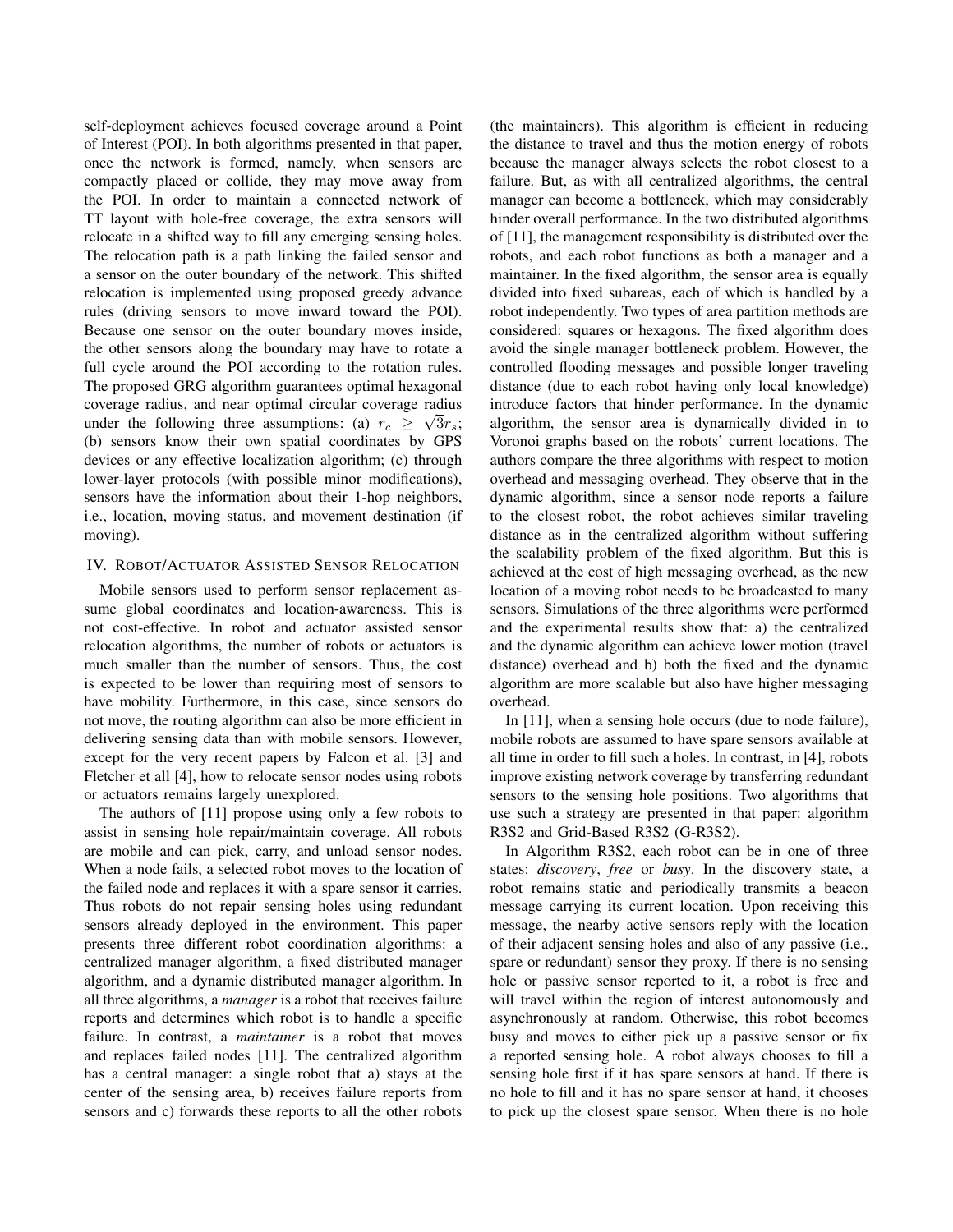to fill and its has  $S(S \neq 0)$  spare sensors at hand, this robot continues random movement with probability  $p = 1 - 1/|S|$ . Each time a robot picks up a passive sensor, it informs the corresponding active sensor to remove the passive one from its advertisement list. In the case of two robots competing for the same task, the following competition rules apply: a) if competing for picking up a passive sensor, the robot carrying the smaller number of passive sensors wins; b) if competing for repairing a sensing hole, the robot with the larger number of passive sensors wins; c) if competing for a hole and sensor pair, the robot with the shortest travel distance wins. Note however that none of these rules deal with the situation when two (or more) robots with equal number of passive sensors meet.

G-R3S2 is the implementation of R3S2 on a virtual grid. Contrary to R3S2 in which robots travel at random if free, in G-R3S2 the movement of a free robot is restricted to a grid. During initialization and after performing assigned tasks, robots spontaneously align themselves with the grid by moving to the closest grid point. Beyond this difference, G-R3S2 further restricts a robot's movement by using a *least frequently visited policy*. Namely, each active node keeps track of the number of visits it had. Upon receiving a beacon message from a robot, an active node sends back the number of visits beyond its adjacent sensing hole(s) or passive sensor(s). Each free robot always chooses to perform the tasks reported by the active sensor with the smallest number of visits.

Simulations performed measure three metrics: average number of moves, average moving distance and average number of bits sent. Results show that G-R3S2 improves R3S2 across all these three performance criteria.

Garetto et al. [5] present an even-based relocation protocol using actuators. It does not deal with the fine-grained relocation problem (which is concerned with repairing, for example, a coverage hole created by a node failure) considered in all the other papers of this survey. Instead, that paper focuses on even-based relocation, where the node position and density have to be adapted to properly sample and control a large-scale event.

Last, in [3] the authors address the *carrier-based coverage repair problem* (CBCRP) in a wireless sensor network, which fits into the relocation problem considered in this survey. Contrary to most of the sensor relocation solutions, the algorithm presented in this paper allows "off line" computation, that is, the optimal solution can be computed before the execution of the real algorithm in the base station. This robot-assisted coverage repair problem is modeled as a new variant of the Traveling Salesman Problem or Vehicle Routing Problem, depending on the number of robots used. The algorithm assumes that mobile robots (which are able to carry a limited number of sensors) are located at a base station. The goal of the algorithm is to collect passive sensors all over the network and drop them into the sensing holes with a minimum cost tour robot trajectory so that network coverage can be repaired by replacing all damaged sensors with spare (passive) ones. In algorithm 1- TSP-SELPD, every passive sensor periodically reports its location to the base station, whereas active sensors report the coordinates of any adjacent sensing hole to the base station. Each robot has a fixed carrying capacity and leaves from the base station. In order to address the CBCRP, the authors first introduce a new combinatorial optimization problem, the one-commodity traveling salesman problem with selective pickup and delivery (1-TSP-SELPD). They then explain how they model the CBCRP as a 1-TSP-SELPD with unitary pickup and delivery and solve it using an ant colony optimization (ACO) meta-heuristic. Furthermore, they propose six heuristic functions (that address diverse optimization criteria) to guide the search undertaken by the Max-Min Ant system. Also, a two-step ACO is proposed in order to accelerate convergence in dense networks. Finally, the authors claim that simulations using MATLAB suggest that this later solution outperforms existing similar approaches (though no details are provided with respect to which heuristics were prioritized).

### V. ANALYSIS

In dealing with the sensor relocation problem, the following criteria are the ones to optimize:

- 1) shortest total traveling distance;
- 2) fast hole healing;
- 3) minimal message overhead and
- 4) energy efficiency.

Frequently-used metrics for the evaluation of these criteria include: average number of moves, average total travel distance, and average number of bits sent. But several factors in fact affect these metrics:

- Number of robots/actuators, number of mobile sensors and number of static sensors used: typically, the more mobile sensors, robots and actuators there are, the smaller the total travel distance of an algorithm is, but the larger the energy consumed by mobility becomes.
- Type of communication protocols used: for example, in [11], in order to reduce the message overhead, controlled flooding is used instead of a basic flood protocol.
- Communication radius and Sensing radius: usually the bigger the communication or sensing radius is, the more energy it requires, but the bigger the communication radius is, the fewer number of hops each message needs to be relayed by other sensor nodes.
- Size and the partition of the environment.
- Usage of GPS or other localization equipment and algorithms.
- Restrictions on movements: e.g., algorithms implementing movements based on least visited region of